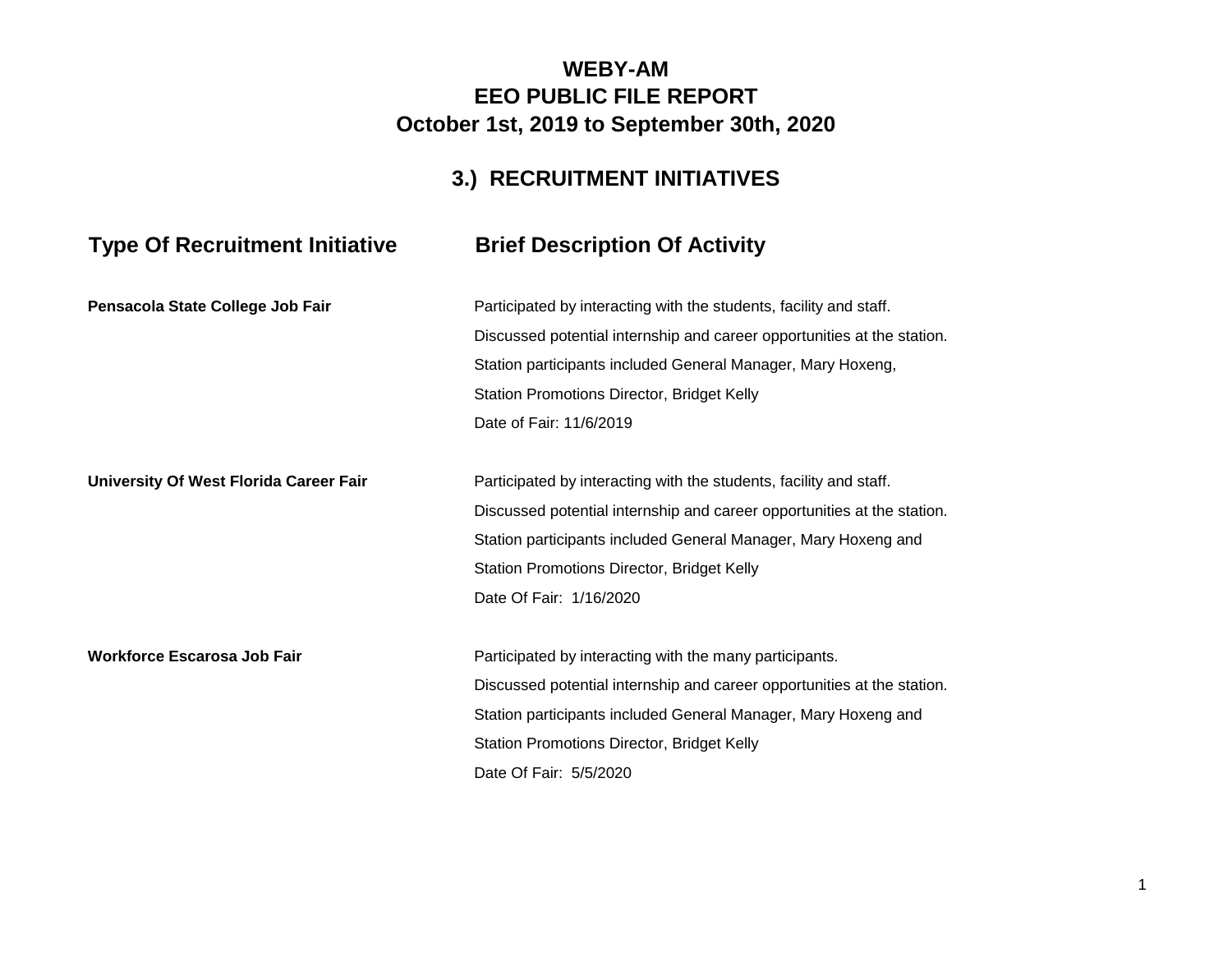#### **WEBY-AM EEO PUBLIC FILE REPORT October 1st, 2019 to September 30th, 2020**

## **3.) RECRUITMENT INITIATIVES**

**Santa Rosa Summer Career Fair** Participated by interacting with the many participants. Discussed potential internship and career opportunities at the station. Station participants included General Manager, Mary Hoxeng and Station Sales Manager, Jeff Wayne Date Of Fair: 9/17/2020